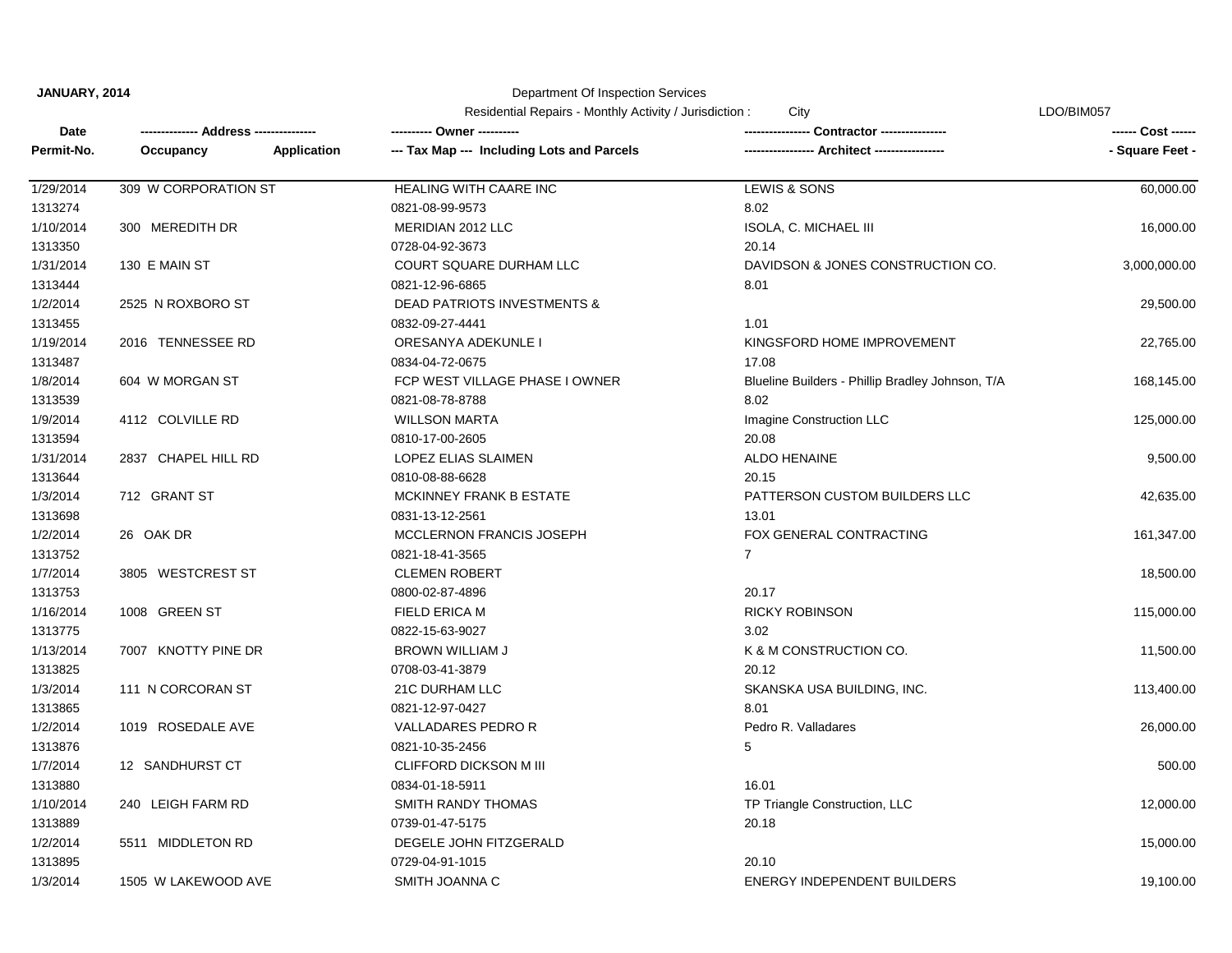### Department Of Inspection Services

**Date Occupancy -------------- Address --------------- ---------- Owner ---------- ---------------- Contractor ---------------- ------ Cost ------ Permit-No. Occupancy -- Application --- Tax Map --- Including Lots and Parcels ----------------------- Architect ----------------- 1998** - Square Feet -Residential Repairs - Monthly Activity / Jurisdiction : City Christian Communication Christian Christian Christian Christian Christian Christian Christian Christian Christian Christian Christian Christian Christian Christi 1410021 0810-18-30-7550 20.08 1/10/2014 3615 DOVER RD ONAITIS MARK W American Kitchen Corporation 29,000.00 1410012 0729-01-25-7377 20.11 1/19/2014 1920 COOK RD BREEZE INNSBRUCK T 1410011 0821-10-47-2343 5 1/17/2014 713 KENT ST STELL SELF-HELP VENTURES FUND Wolfe House Movers Novers 31,000.00 1410006 0834-01-29-0158 16.01 1/7/2014 5006 STARDUST DR LESANE FLORINE LESANE THE SERVICES, INC. 5006 STARDUST DR 14,553.00 1313935 0822-14-43-0387 4.02 1/10/2014 907 CLARENDON ST SHAKUR KWAKOU ASINIA JACS NC, LLC 1,000.00 1313925 0821-18-30-6777 7 1/14/2014 1908 CEDAR ST STACKHOUSE PROPERTIES LLC 29,500.00 1313924 0841-15-53-3312 18.02 1/9/2014 2 MIDGETTE PL EXANTUS INVESTMENT GROUP LLC Marelien Exantus Sr. 16,500.00 1313923 0811-13-03-1998 20.17 1/7/2014 2814 WELCOME DR WALKER CLAUDE RAY Home Revision, LLC 29,000.00 1313922 0729-04-54-8078 20.10 1/9/2014 237 ROSALINE LN 8000.00 WILSON STEVEN L WILSON STEVEN L Vincent Building, Inc. 3,000.00 3,000.00 1313918 0821-20-91-9517 13.01 1/7/2014 509 PRICE AVE MATTHEW JOEL M MIKE MOORE 22,300.00 1313916 0822-14-43-0387 4.02 1/2/2014 907 CLARENDON ST SHAKUR KWAKOU ASINIA JACS NC, LLC 1,000.00 1313915 0729-03-40-1569 20.12 1/7/2014 2 DRYSDALE CT BOURG JAMES W Eric Danielson 4,500.00 1313913 0822-20-91-9403 2 1/7/2014 300 MONMOUTH AVE RILEY JAMES T RILEY RILEY RILEY RILEY AND RILEY AND RILEY AND RILEY AND RILEY RILEY TO REALLY RILEY AND RILEY TO REALLY RILEY AND RILEY AND RILEY AND RILEY AND RILEY AND RILEY AND RILEY AND RILEY 1313912 0811-13-04-7999 20.17 1/16/2014 1215 WELCOME CIR HUMPHREYS SHARON P ROBERTS, DAVID WALTER 129,409.00 1313911 0811-05-69-9253.L01 6 1/16/2014 3001 CAMERON BLVD WASHINGTON DUKE INN LLC DA EVERETT CONSTRUCTION GROUP LLC. 14,400.00 1313910 0841-11-67-7463 18.02 1/23/2014 450 FERNANDO ST FITZGERALD GERALD P PBj CONSTRUCTION COMPANY, LLC. 3,100.00 1313902 0821-15-53-4716 7 1/3/2014 1321 ARNETTE AVE NEADE AMBER LYNN ACANTHUS CONSTRUCTION, LLC 14,000.00 1313901 0821-15-53-7050 7 1/3/2014 1500 E FOREST HILLS PLZ MCCLURE ARCHIBALD ACANTHUS CONSTRUCTION, LLC 23,500.00 1313900 0821-14-33-2753 6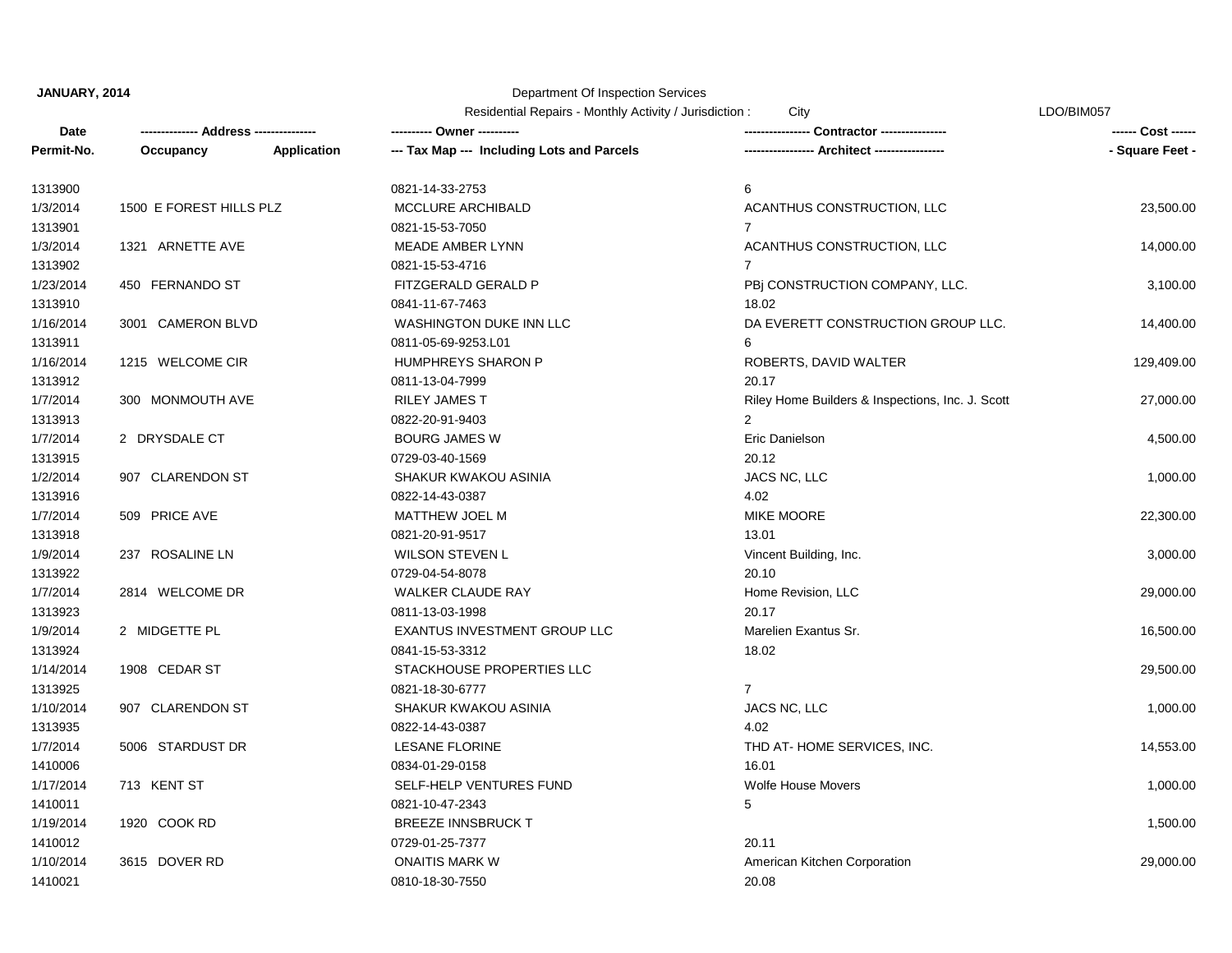### Department Of Inspection Services

|                    |                                        |                                                           | Residential Repairs - Monthly Activity / Jurisdiction:<br>City |                 |
|--------------------|----------------------------------------|-----------------------------------------------------------|----------------------------------------------------------------|-----------------|
| Date<br>Permit-No. | -------------- Address --------------- | --------- Owner ----------                                |                                                                |                 |
|                    | Occupancy                              | Application<br>--- Tax Map --- Including Lots and Parcels |                                                                | - Square Feet - |
| 1/10/2014          | 508 ASCOTT WAY                         | <b>ROBINSON LAWILLETTE</b>                                | American Kitchen Corporation                                   | 12,000.00       |
| 1410022            |                                        | 0729-01-26-7465                                           | 20.10                                                          |                 |
| 1/15/2014          | 2211 CHASE ST                          | <b>MOYLAN ANN CAROLE</b>                                  | MEYERS, L.E. BUILDERS, INC.                                    | 85,100.00       |
| 1410025            |                                        | 0820-06-49-9334                                           | $7^{\circ}$                                                    |                 |
| 1/16/2014          | 1908 CAPPS ST                          | <b>BULLOCK WILLIAM V</b>                                  | REGIONAL WATERPROOFING CO INC                                  | 9,857.10        |
| 1410026            |                                        | 0830-10-45-3829                                           | 20.09                                                          |                 |
| 1/17/2014          | 1010 DACIAN AVE                        | AMBROSE JARROD S                                          | Home Performance NC, Inc.                                      | 2,198.00        |
| 1410027            |                                        | 0822-19-61-8881                                           | 3.02                                                           |                 |
| 1/17/2014          | 2028 HILLOCK PL                        | SANDERS DAVID A SR                                        | CAROLINA YARDBARNS, LLC                                        | 6,741.00        |
| 1410028            |                                        | 0814-01-45-4434                                           | 16.04                                                          |                 |
| 1/22/2014          | 1020 ANDERSON ST                       | <b>KERNS TAMMY A</b>                                      | Tony S. Woodard                                                | 19,800.00       |
| 1410036            |                                        | 0811-12-95-5575                                           | 6                                                              |                 |
| 1/31/2014          | 108 CHESTNUT ST                        | PERRY CHAD K                                              |                                                                | 29,500.00       |
| 1410037            |                                        | 0821-16-84-5055                                           | 12.01                                                          |                 |
| 1/14/2014          | 804 E FOREST HILLS BLVD                | MCGEE EDWARD REEVES                                       | ACANTHUS CONSTRUCTION, LLC                                     | 96,000.00       |
| 1410038            |                                        | 0821-19-62-7404                                           | $\overline{7}$                                                 |                 |
| 1/14/2014          | 2613 FERRAND RD                        | SEALY KENNETH E JR                                        | THD AT-HOME SERVICES, INC.                                     | 5,499.00        |
| 1410040            |                                        | 0803-04-73-3884                                           | 17.07                                                          |                 |
| 1/10/2014          | 3321 DEVON RD                          | <b>BRADFORD SCOTT H</b>                                   | David Johnson                                                  | 7,200.00        |
| 1410043            |                                        | 0810-18-31-3505                                           | 20.08                                                          |                 |
| 1/27/2014          | 3948 BRISTOL RD                        | <b>GEYER THOMAS J</b>                                     | Tom Osborne                                                    | 6,600.00        |
| 1410047            |                                        | 0719-01-47-2735                                           | 20.08                                                          |                 |
| 1/14/2014          | 2912 ALDERMAN LN                       | PAAT JOHN J                                               | PARKER, DAVID R.                                               | 62,870.00       |
| 1410048            |                                        | 0810-06-29-8986                                           | 20.17                                                          |                 |
| 1/22/2014          | 1716 JAMES ST                          | FEW INVESTMENTS LLC                                       | TAYLOR, JAMES A.                                               | 26,000.00       |
| 1410049            |                                        | 0821-17-11-7941                                           | 6                                                              |                 |
| 1/15/2014          | 5016 MANDEL RD                         | <b>COREY DENISE M</b>                                     | HEARTHSTONE HOMES, INC.                                        | 26,500.00       |
| 1410051            |                                        | 0814-02-78-9572                                           | 16.04                                                          |                 |
| 1/15/2014          | 907 CARPENTER FLETCHER RD              | LANGLEY MITCHELL W                                        | CAROLINA CUSTOM BUILDERS                                       | 32,500.00       |
| 1410052            |                                        | 0728-02-79-7705                                           | 20.10                                                          |                 |
| 1/29/2014          | 43 BEVERLY DR                          | AREPALLY GOWTHAMI                                         | Jolley Builders LLC, Steve                                     | 58,000.00       |
| 1410053            |                                        | 0821-19-60-1079                                           | $\overline{7}$                                                 |                 |
| 1/16/2014          | 2 SURREY LN                            | HARDIN JOHN WILLIAM                                       | White Building, Inc.                                           | 132,000.00      |
| 1410054            |                                        | 0719-02-79-5089                                           | 20.07                                                          |                 |
| 1/23/2014          | 505 CRAVEN ST                          | JENKINS AFFORDABLE HOMES LLC                              | Tony Jenkins                                                   | 24,600.00       |
| 1410062            |                                        | 0833-15-63-3972                                           | 17.09                                                          |                 |

1/15/2014 616 N QUEEN ST **FONTENELLE ALBERT** Albert Fontenelle ALBERT 4,000.00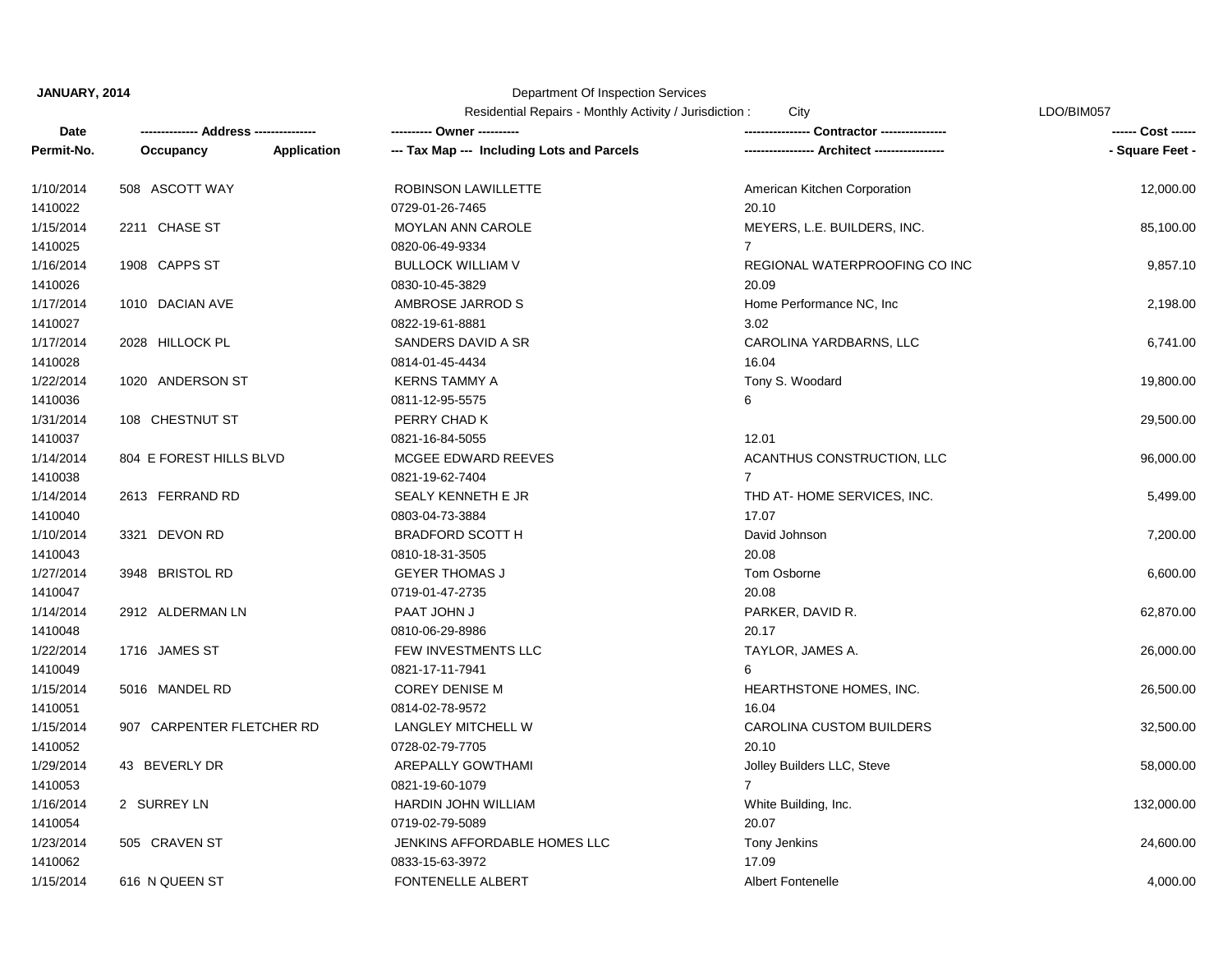### Department Of Inspection Services

Residential Repairs - Monthly Activity / Jurisdiction : City Christian Communication Christian Christian Christian Christian Christian Christian Christian Christian Christian Christian Christian Christian Christian Christi

**Date Occupancy -------------- Address --------------- ---------- Owner ---------- ---------------- Contractor ---------------- ------ Cost ------ Permit-No. Occupancy -- Application --- Tax Map --- Including Lots and Parcels ----------------------- Architect ----------------- 1998** - Square Feet -1410151 0803-02-86-8130 17.07 1/28/2014 951 CLARION DR HAYNES RUBY T SAND THE AT- HOME SERVICES, INC. 6,369.00 1410142 0831-15-52-7793 10.01 1/30/2014 2010 ASHE ST HABITAT FOR HUMANITY OF DURHAM HABITAT FOR HUMANITY OF DURHAM INC. 75,000.00 1410140 0737-02-96-6129 20.14 1/24/2014 539 LIBSON ST ASHTON RALEIGH RESIDENTIAL LLC Ashton Raleigh Residential L.L.C. 7,200.00 1410136 0718-02-99-4985 20.11 1/24/2014 9 WESTRIDGE DR SNYDER DONALD E 10,000.00 1410123 0719-01-19-3312 20.08 1/28/2014 3909 NORTHAMPTON RD MCCANN JOHN M Bill Phillips 29,500.00 1410122 0821-08-97-8963 8.01 1/19/2014 407 N MANGUM ST 407 MANGUM LLC THE MAPLEWOOD BUILDING CO., LLC. 2,000.00 1410120 0831-05-17-2632 11 1/22/2014 506 N QUEEN ST **HOCK TIMOTHY J HOCK TIMOTHY J** Turnlight Partners Ltd. 19,300.00 1410108 0727-02-57-1416 20.13 1/23/2014 109 EVANSHIRE LN CUPITT MAURICE B 1,000.00 1410105 0820-09-26-2401 20.07 1/23/2014 127 MONTICELLO AVE QUBIC LLC Qubic, LLC 40,000.00 1410104 0717-02-55-9059 20.12 1/23/2014 108 SWIFT CREEK XING TOLL NC LP TOLL NOT ROBIE CLIFTON ROBIE CLIFTON 3,200.00 1410103 0717-02-67-6628 20.12 1/23/2014 312 SOUTH BEND DR TOLL NC LP ROBIE CLIFTON 3,100.00 1410091 0801-04-73-3201 20.17 1/24/2014 3011 HARRIMAN RD MUIR HOLLY ANN MCKINNEY, JOHN T. 5,200.00 1410086 0821-06-48-4167 5 1/19/2014 833 BURCH AVE THORNHILL JEREMY Thornhill, Brock 23,000.00 1410085 0823-12-76-6340 17.05 1/19/2014 504 FAIRFIELD RD SPROUSE MARY ALUMINUM CO OF N.C. 21,000.00 1410077 0719-01-38-0379 20.08 1/29/2014 3841 SOMERSET DR KLEIN EMILY M KLEIN EMILY M MAGNUM FINE HOME BUILDRS, INC. 11,200.00 1410074 0717-01-37-8264 20.12 1/17/2014 202 ALUMNI AVE SALE KAYE DONNA L SALE KELLY Builder, Jay M. - Jay Morgan Kelly, T/A 32,227.00 1410073 0841-11-65-3826 18.02 1/15/2014 357 KILARNEY DR MCMILLER DETRIA DISASTER ONE INC. 40,000.00 1410068 0719-01-26-4514 20.08 1/17/2014 8 KIMBERLY DR LACOFF STEVEN MARK GRAU BUILDING COMPANY 661,000.00 1410067 0831-05-18-4034 11